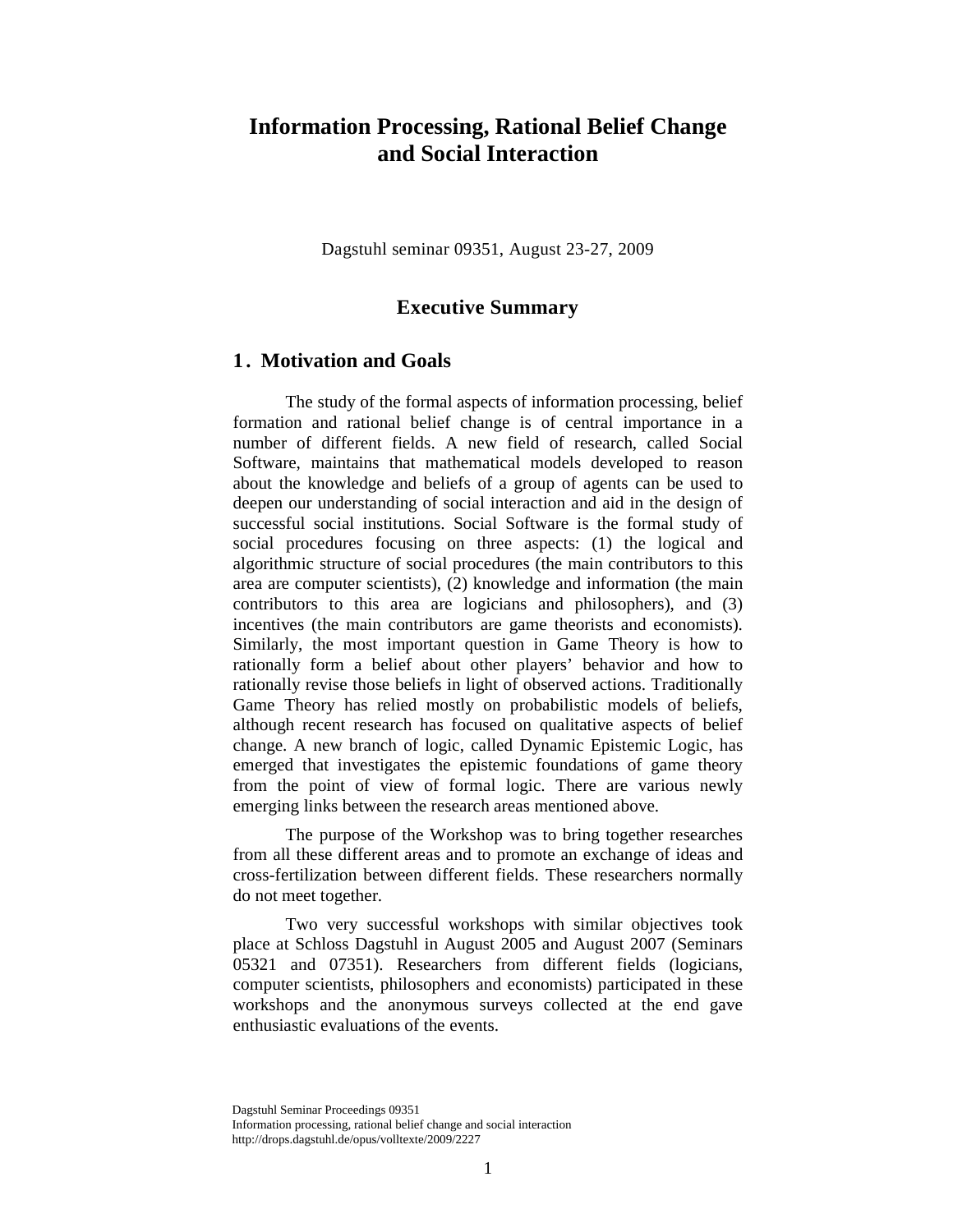### **2. Content of the Seminar**

The initial research in belief revision came from the philosophical community, wherein belief change was generally studied from a normative point of view, providing axiomatic foundations about how rational agents should behave with respect to the information flux. Subsequently, computer scientists − especially in the artificial intelligence and the database communities − have been building on these results and relating them to computational systems. Belief change, as studied by computer scientists, not only pays attention to behavioral properties characterizing evolving databases or knowledge bases, but must also address computational issues such as how to represent beliefs states in a concise way and how to efficiently compute the revision of a belief state. More recently, the economics and game theory community, in particular the emerging field of cognitive economics, has become active in belief change research paying particular attention to the issue of rational agents' disposition to change their beliefs. Both computer scientists and game theorists have stressed the importance of going beyond the question of how to formally characterize the rationality of an agent's beliefs and turn to the issue of a rational strategy for responding to new information.

Another newly emerging link between different fields results from the recognition that beliefs, preferences, intention and behavior are all intimately connected. In artificial intelligence, the relatively recent emergence of the field of cognitive robotics has given impetus to research in belief change. Cognitive robotics is concerned with endowing artificial agents with cognitive functions that involve reasoning, for example, about goals, actions, the states of other agents, collaboration and negotiation, etc.; it is natural that this work would extend to the development of computational operators for belief change and the identification of issues arising from concrete, evolving sets of knowledge in a dynamic environment. Recent work in behavioral and experimental economics has highlighted the importance of perception of opponents' intention in explaining behavior in interactive situations. In game theory a new area of research has been dealing with the incentive to truthfully reveal private information and the strategic manipulation of other agents' beliefs. The new field of dynamic epistemic logic has focused on the process by which public information changes the interactive beliefs of a group of agents (in particular, what is commonly believed among them).

Given the commonality of interests among the different areas mentioned above and the difficulty of promoting interaction among researchers belonging to different disciplines, the Workshop represented a unique opportunity for the dissemination of ideas and provided impetus for interdisciplinary collaboration.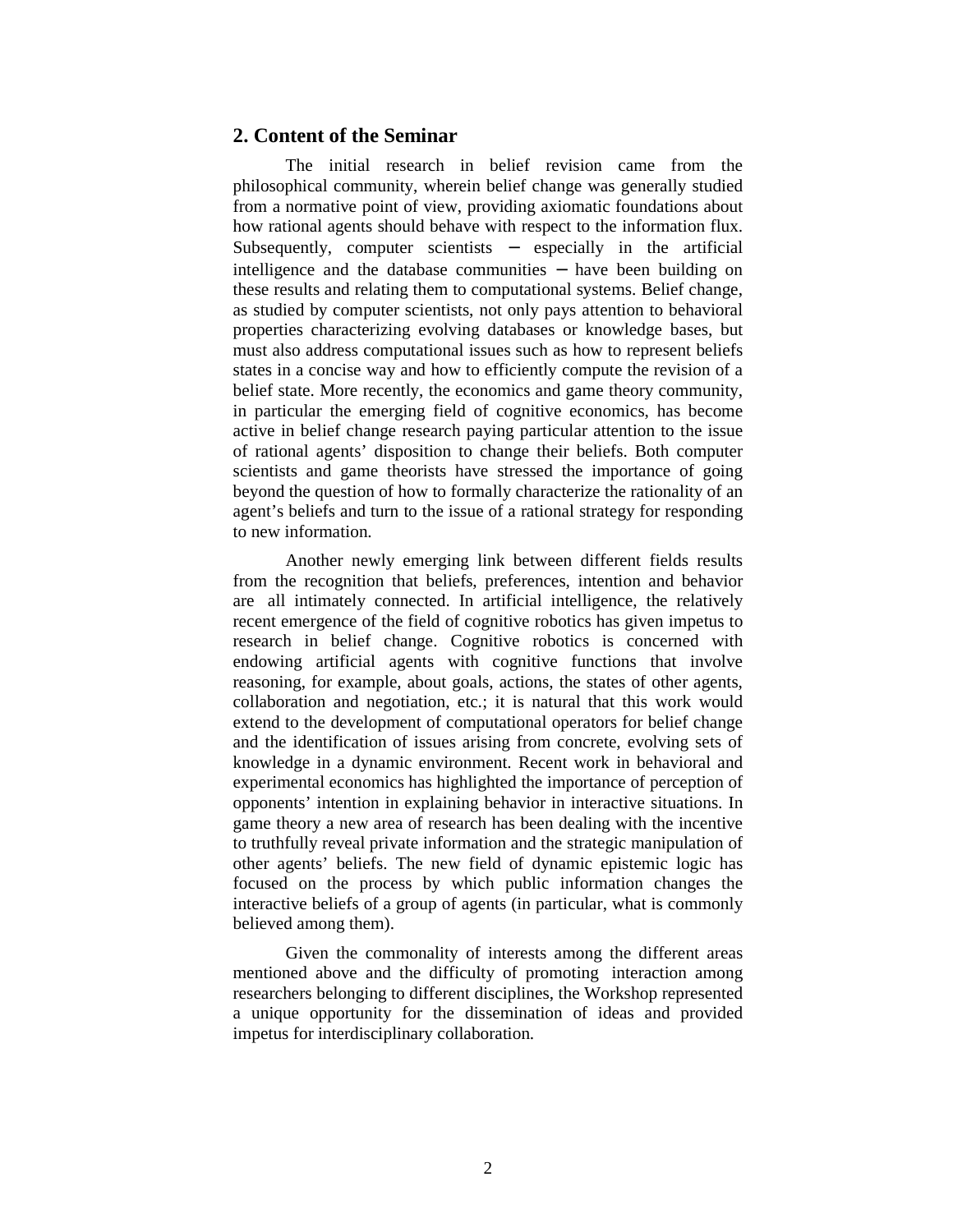### **3 . The participants**

The seminar gathered 36 researchers from 16 countries:

Australia, Austria, Brazil, Canada, France, Germany, Israel, Luxemburg, Portugal, South Africa, Spain, Sweden, United Kingdom, The Netherlands, United States, Venezuela

The participants come from computer science, philosophy, mathematics (formal logic) and economics. The different backgrounds of the researchers resulted in stimulating discussions on various issues.

# **4 . The program**

We organized the program so as to have rather homogeneous sessions, each session being focused on related issues.

The speakers for the **first day** (**Monday, August 24**) were:

**Didier Dubois** (Paul Sabatier University, Toulouse, France) Meta-epistemic logic: A simple modal logic for reasoning about revealed beliefs

**Hans van Ditmarsch** (University of Sevilla, Spain) Awareness and forgetting of facts and agents

- **Thomas Meyer** (Meraka Institute, Pretoria, South Africa) Next steps in propositional Horn contraction
- **Alexander Bochman** (Holon Institute of Technology, Israel) The statics of rule update
- **Andres Perea** (Maastricht University, The Netherlands) Belief in the Opponents' Future Rationality
- **Emiliano Lorini** (IRIT, Toulouse, France) A Modal Logic of Epistemic Games
- **Giacomo Bonanno** (University of California, Davis, USA) Revealed preference, iterated belief revision and solutions of dynamic games
- **Burkhard Schipper**, (University of California, Davis, USA) How Mindless is Standard Economics Really?
- **Ramon Pino-Perez** (Universidad de Los Andes, Mérida, Venezuela) Distances, structured profiles and Arrow's Theorem

**\*\*\***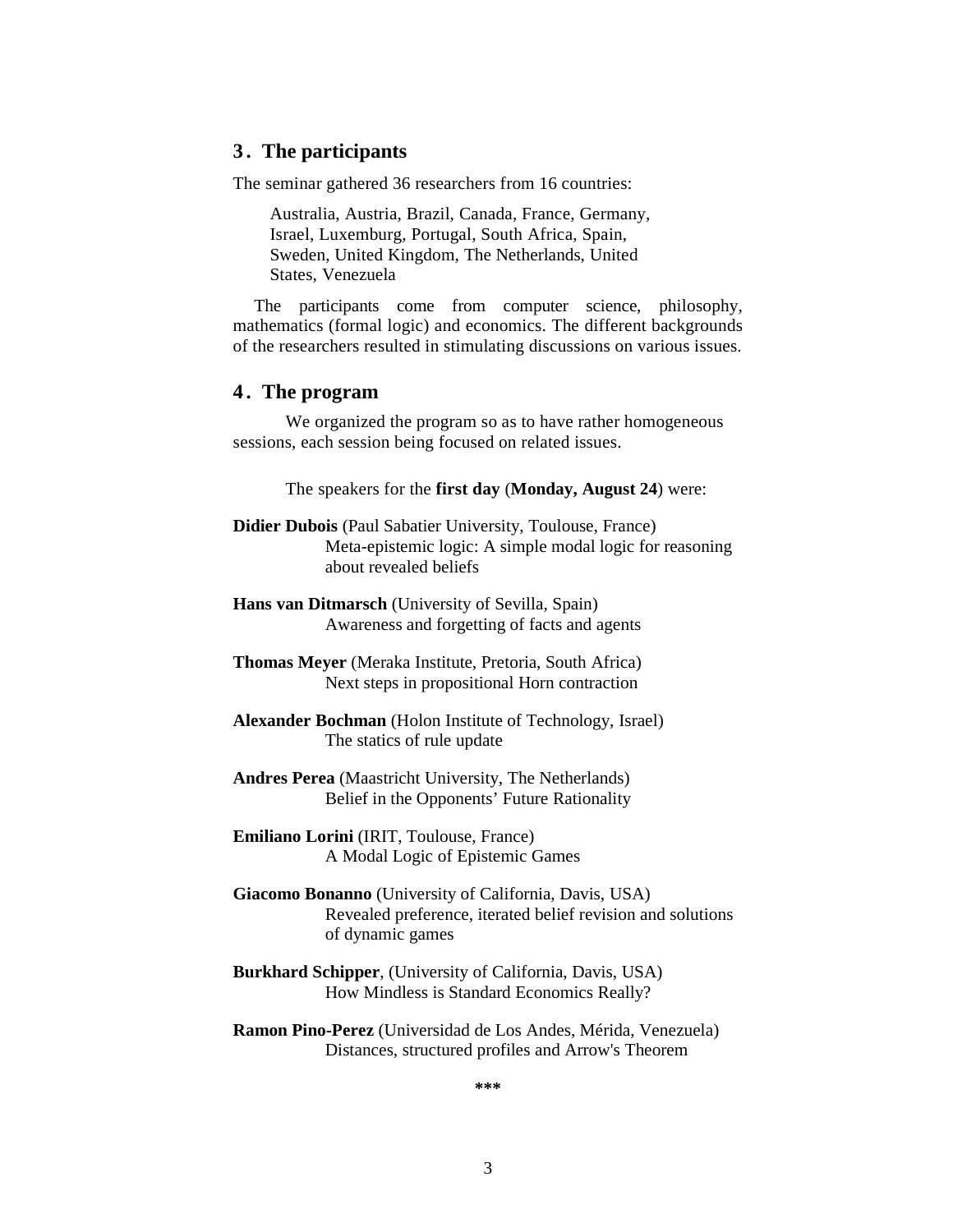#### The speakers for the **second day** (**Tuesday, August 25**) were:

**Mauricio Reis** (University of Madeira Funchal, Portugal) On the Semantics of Multiple Contraction

**Abhaya Nayak** (Macquarie University, Sidney, Australia) Two Approaches to Iterated Belief Contraction

**Renata Wasserman** (University of São Paulo, Brazil) Inclusion and Recovery in Belief Base Dynamics

**James Delgrande** (Simon Fraser University, Canada) Revising with Several Formulas

**Gabriele Kern-Isberner** (University of Dortmund, Germany) (Iterated) Revision and Update, Revisited

**John Cantwell** (Stockholm University, Sweden), A semantics for conditional assertions

**Hans Rott** (Regensburg University, Germany) The Ramsey Test for Conditionals and Iterated Theory Change

**Sébastien Konieczny** (Université d'Artois-Lens, France) Improvement Operators

**Gerhard Brewka** (University of Leipzig, Germany) Argumentation Context Systems: A Framework for Abstract Group Argumentation

**Stefan Woltran** (Vienna University of Technology, Austria) Belief Revision with Bounded Treewidth

**\*\*\***

The speakers for the **third day** (**Wednesday, August 26**) were:

- **Daniel Eckert** (University of Graz, Austria) Systematic judgment aggregators: An algebraic connection between social and logical structure"
- **Guillaume Aucher** (Luxemburg University, Luxemburg) BMS revisited

**Andreas Herzig** (IRIT, Toulouse, France) Speech acts as announcements

**Jan Broersen** (University of Utrecht, The Netherlands) Modeling the Agency in Epistemic Product Update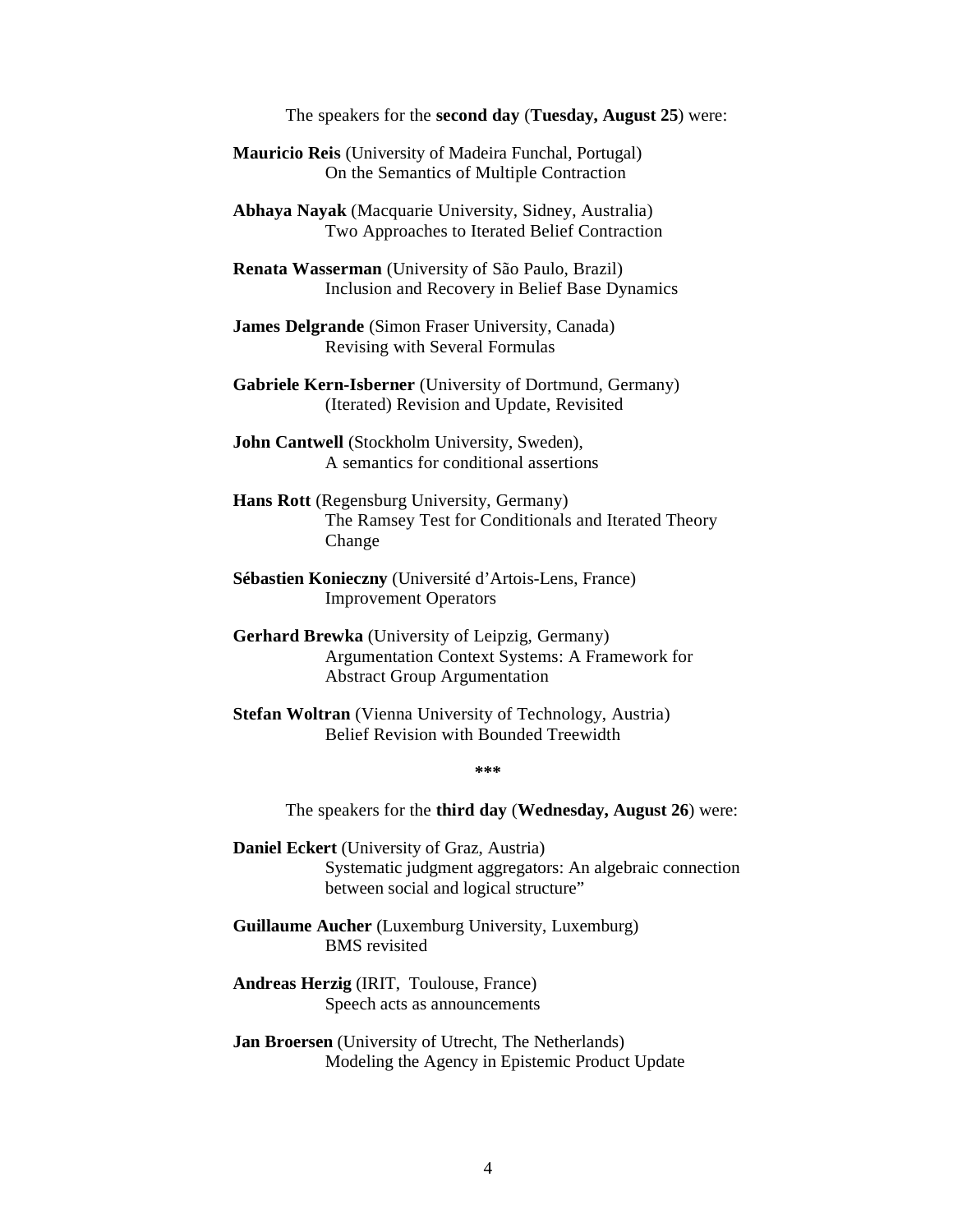#### **Leon van der Torre** (Luxemburg University, Luxemburg) Contracting norms

**\*\*\***

The speakers for the **fourth day** (**Thursday, August 27**) were:

- **Henri Prade**, (Paul Sabatier University, Toulouse, France) Similarity-based enlarging of statements for coping with inconsistency. Part 1: Motivations and general principle
- **Steven Schockaert** (Paul Sabatier University, Toulouse, France) Similarity-based enlarging of statements for coping with inconsistency. Part 2: Merging multiple source information
- **Guillermo Simari** (Universidad Nacional del Sur, Argentina) Argument Theory Change
- **Mathijs de Boer** (Luxemburg University, Luxemburg) A First Glimpse at Trust Revision
- **Jérôme Lang** (University Paris-Dauphine, France), Preference change triggered by belief change: a principled approach
- **Isaac Levi** (Columbia University, USA) Gambling With Truth

Besides the formal talks, which were attended by all the participants, there were several discussions and active interactions among small groups of participants throughout the duration of the Workshop.